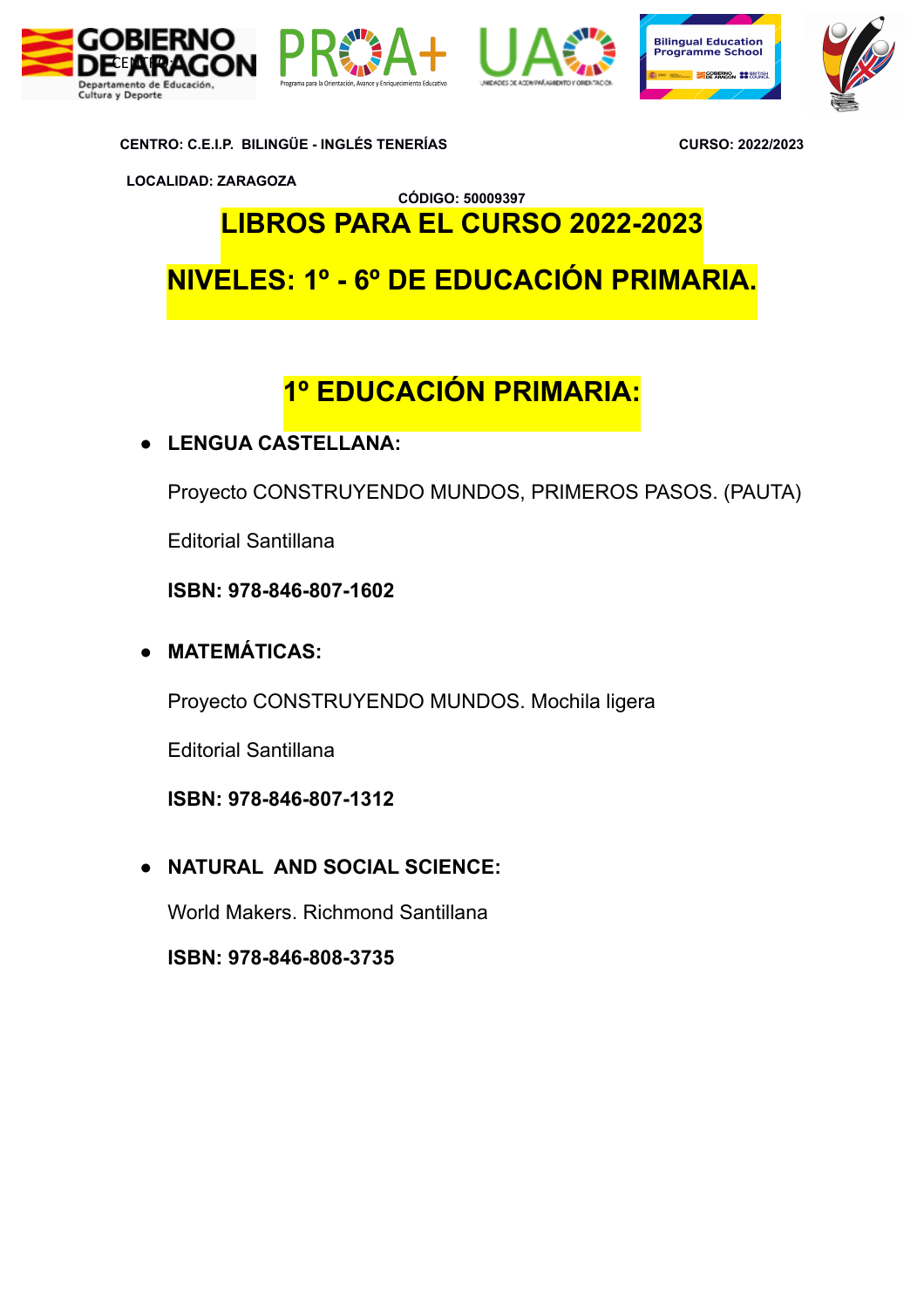







**LOCALIDAD: ZARAGOZA**

**CÓDIGO: 50009397**

# **2º EDUCACIÓN PRIMARIA:**

## **● MATEMÁTICAS:**

Proyecto Saber hacer contigo. (Mochila ligera). 2 Primaria. Santillana

 **ISBN: 978-846-804-74-78**

**● NATURAL SCIENCE:** 

**Natural Science 2 Primary.** Learning lab. Richmond Santillana (incluido "My picture dictionary")

**ISBN: 978-841-411-19-32**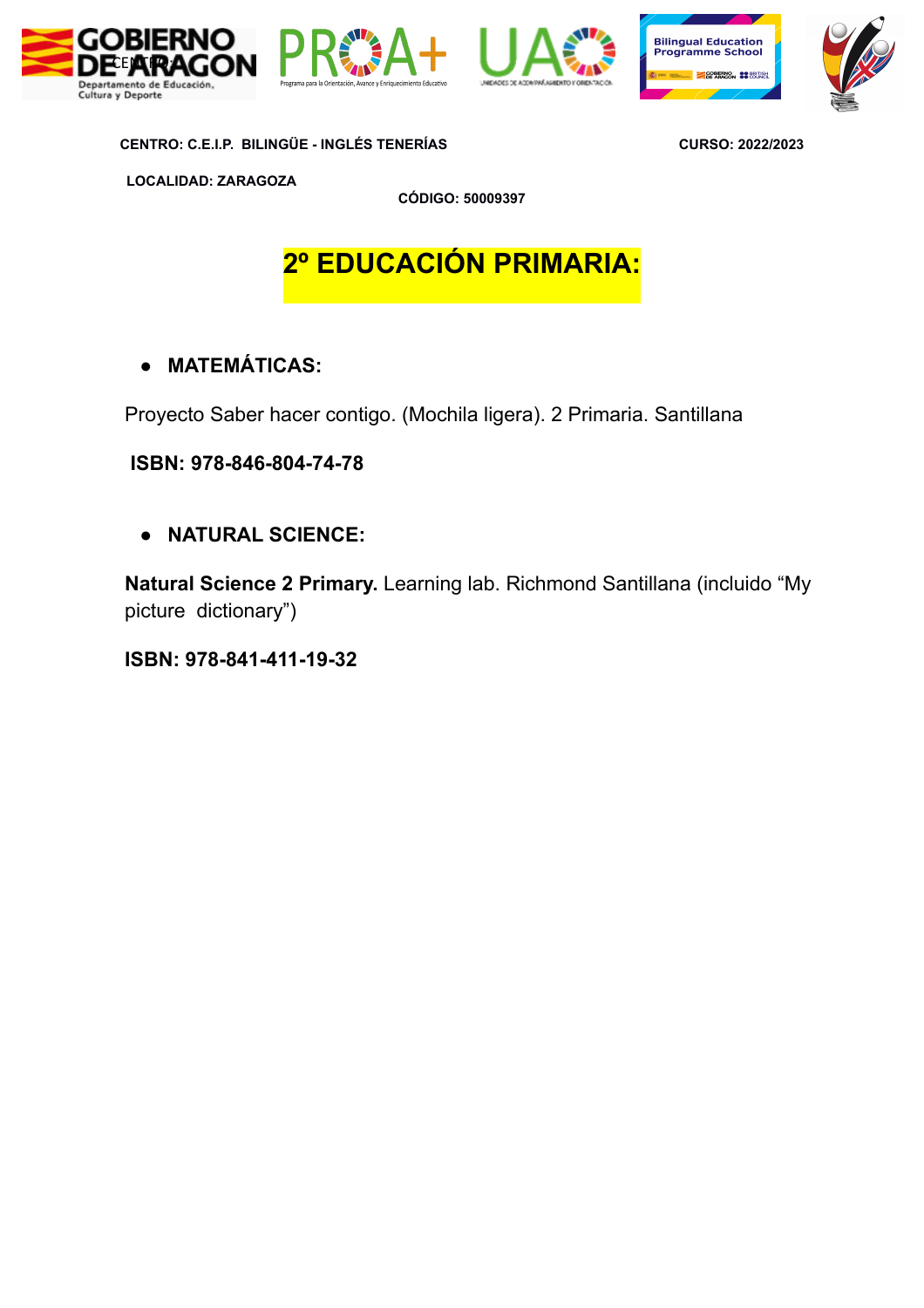







**LOCALIDAD: ZARAGOZA**

**CÓDIGO: 50009397**

# **3º EDUCACIÓN PRIMARIA:**

## **● LENGUA CASTELLANA:**

Proyecto Saber Hacer Contigo. Mochila ligera. Editorial Santillana

#### **ISBN: 978-84-680-4738-6**

## **● MATEMÁTICAS:**

Proyecto Saber Hacer ED 19. Mochila ligera. Editorial Santillana

 **ISBN: 978-84-141-1186-4**

## **● NATURAL SCIENCE:**

 Natural Science 4 Primary. Learning lab. Richmond. Santillana **ISBN: 978-84-680-4755-3**

## **● SOCIAL SCIENCE:**

 Social 4 Primary. Learning lab. Richmond. Santillana **ISBN: 978-84-680-5198-7**

**● RELIGIÓN ISLÁMICA:**

Descubrir el Islam Número 2

**ISBN: 978-84-460-30-782**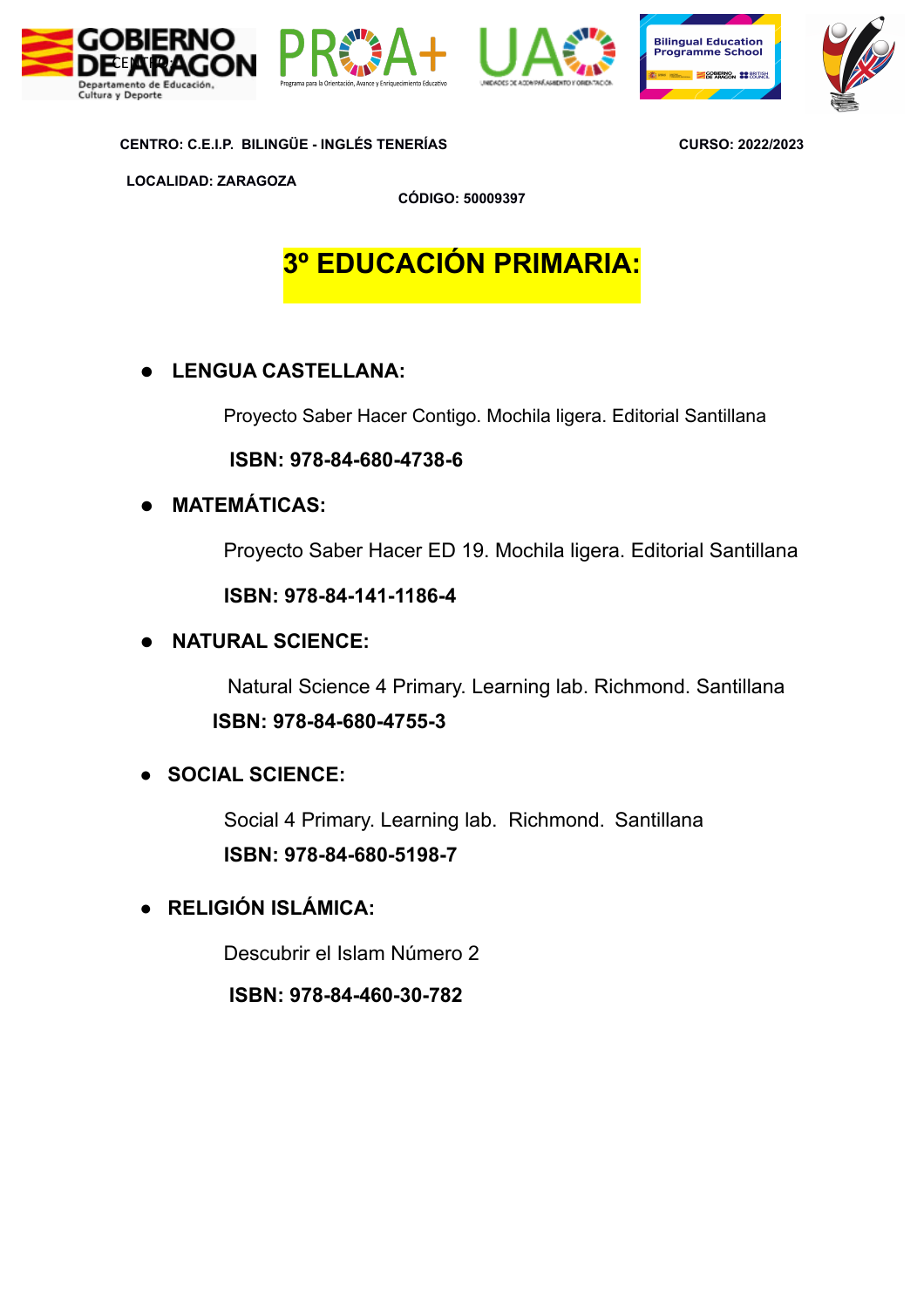









**LOCALIDAD: ZARAGOZA**

**CÓDIGO: 50009397**

## **4º EDUCACIÓN PRIMARIA:**

## **● LENGUA CASTELLANA:**

Proyecto Saber Hacer Contigo. Mochila ligera. Editorial Santillana **ISBN: 978-846-804-85-05**

## **● MATEMÁTICAS:**

Proyecto Saber Hacer ED 19. Mochila ligera. Editorial Santillana **ISBN: 978-846-804-89-70**

## **● NATURAL SCIENCE:**

 Natural Science 4 Primary. Learning lab. Richmond. Santillana **ISBN: 978-884-680-51-697**

## **● SOCIAL SCIENCE:**

 Social 4 Primary. Learning lab. Richmond. Santillana **ISBN: 978-846-805-17-89**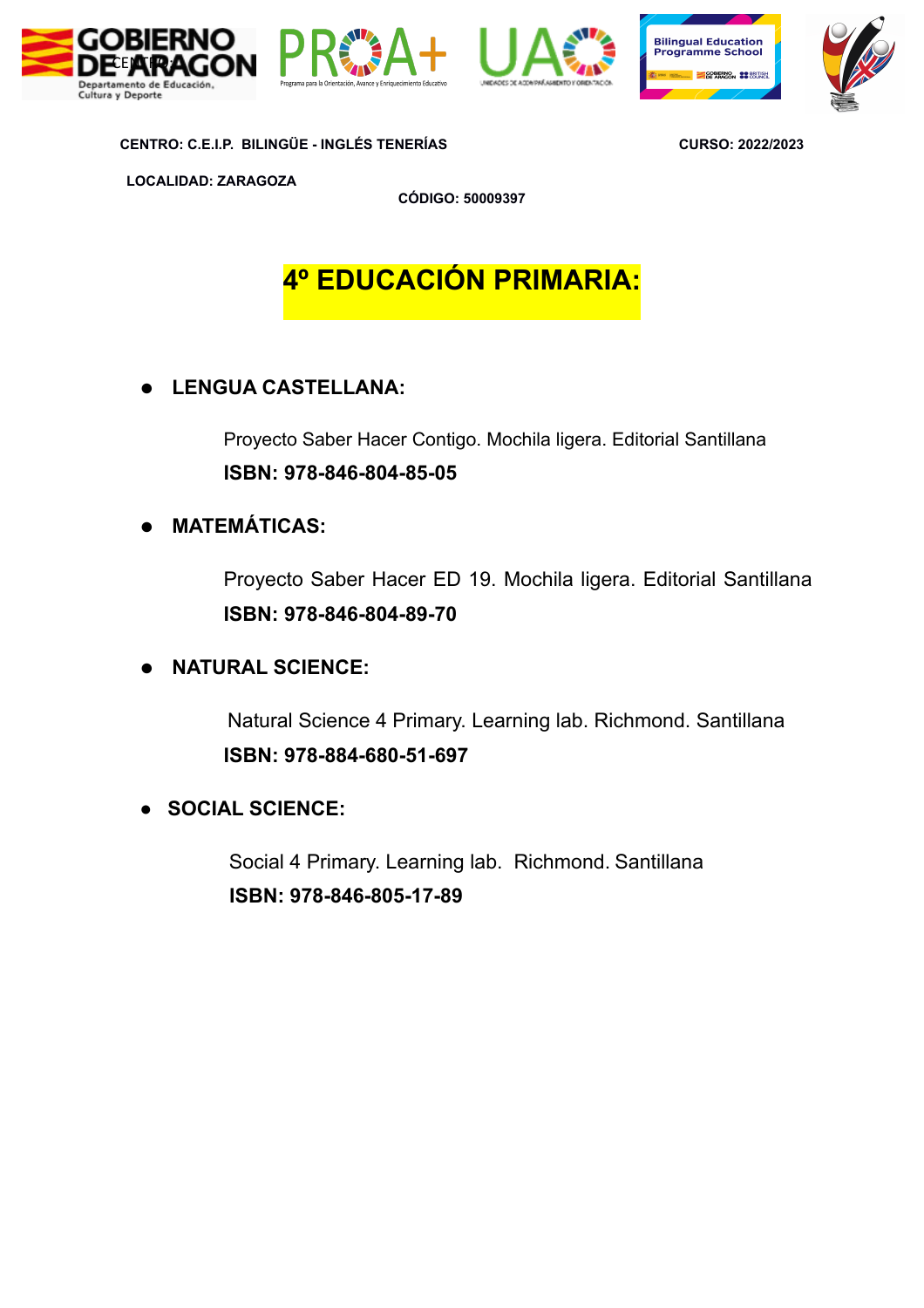







**LOCALIDAD: ZARAGOZA**

**CÓDIGO: 50009397**

## **5º EDUCACIÓN PRIMARIA:**

## **LENGUA CASTELLANA:**

Lengua Castellana. 5º Primaria. Proyecto Saber Hacer. ED 19. Mochila ligera. Santillana.

#### **ISBN: 9788468048895**

## **MATEMÁTICAS:**

Matemáticas. 5º Primaria. Proyecto Saber Hacer ED 19. Mochila ligera. Santillana.

#### **ISBN: 9788468048963**

#### **NATURAL SCIENCE AND SOCIAL SCIENCE:**

● Natural Science. 5 Primary. **Learning Lab Natural Science.** Ed19. Student's book. · Richmond Santillana.

#### **ISBN: 9788468051796**

● Social Science. 5 Primary. **Learning Lab Social Science.** Ed19. Student's book. · Richmond Santillana.

#### **ISBN: 9788468051871**

## **RELIGIÓN ISLÁMICA:**

**●** Religión Islámica: Descubrir el Islam Número 2.

**ISBN: 978-84-460-30-782**